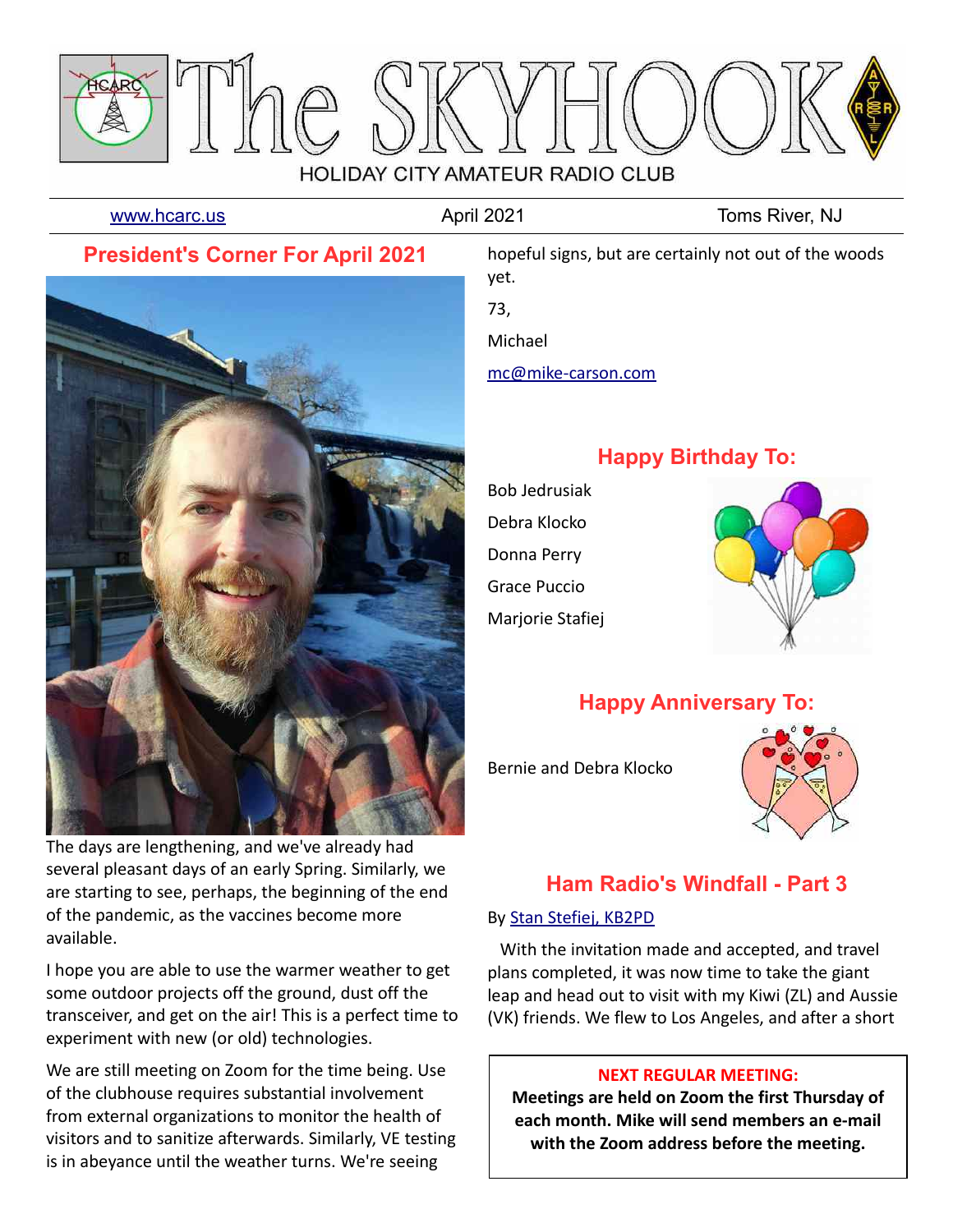layover we boarded a Qantas 747 for the non-stop trip to Sydney. After a few hours we flew to Christchurch, the main city of the South Island of New Zealand. Having exchanged personal photos previously, we had no trouble recognizing Stan (ZL2RK) and his wife Pat, as they greeted us at the airport.

 We spent the first day at the farm of one of Stan's friends, and I had the new experience of milking a cow for the first time in my life. Later in the week we visited another friend of Stan's who was a sheep dog trainer. It was fascinating to watch the dog respond to whistle commands while running rapidly and making sharp turns with each new instruction.

 The west side of the South Island has a range of mountains, called the The Southern Alps, extending pretty much from the north to the south. On one of our day trips, Stan introduced me to a glacier area where we trudged very gingerly over the rocky outcroppings. But to do so on a warm sunny day added to a pleasant novel venture.

 While in Christchurch early during our stay, the Dallas' took us on an extended walking tour of the city, the only travel agent-like tour of our entire trip. This city is as beautiful as one will ever see. We ended the day in a traditional English way : tea and crumpets in the afternoon.

 New Zealand is reported to have more sheep than people. But during our extensive auto driving we encountered nary a road block. The Dallas' daughter and husband had a house in Queenstown where we spent one night before heading southeast to Dunedin, a coastal city. It was from there that we flew Air New Zealand to Wellington, on the southern tip of the North Island, which was home base for Stan and Pat.

Still tuned in? Tune in again next month.

## **On The Air, Spit & Bailing Wire Edition**

### by Michael Carson, [KC2OQF](mailto:mc@mike-carson.com)

At the Zoom meeting I gave a fairly off-the-cuff presentation on my recent on-air activity. Off-the-cuff felt appropriate as the approach I took was "throw something on the air and see if it works." Somewhat to my surprise it did! In the last month, I've made 112 contacts in 22 countries, working an hour or so at a

time on weekends and work breaks. If you are interested in seeing the presentation, go to http://bit.ly/3tijbHp.

The somewhat haphazard engineering involved served me well: it got me on the air, and showed (I hope) that pretty much anyone can get on the air and make contacts. Larry raised an interesting question during the presentation, asking me if I had tried the setup on the other parts of the band. I had not.

Last weekend, I spun the knob and found that I could hear up and down the 20m band on the mini-hamstick I had stuck to the roof of my van - plenty of CW and SSB stations coming in. Communicating was another matter - the mini-hamstick is narrow-banded, and doesn't present a good match up on the voice part of the band without retuning. This weekend, I have a fullsize 20m hamstick (they're only \$30), which is much flatter, and found my microphone wasn't working. Some fiddling later, that seems to be working, so NEXT weekend...stay tuned!

I also tried a 10w SDR-based QRP transceiver and a portable antenna tuner, with a truly minimal loadedcoil antenna and a single radial, with a handheld PC. This setup is small enough to fit into an airline carryon, along with my usual stuff, and not violate any rules about batteries. I wasn't able to make any contacts with it yet, but as the weather gets warm enough that spending time outdoors is more reasonable, I will try again.

The point of all of this is that getting on the air doesn't take much, and that experimentation by trial-anderror, is a valid way of making one's way on the air. Even if you live in less-than-idea circumstances, I hope you'll take this as inspiration to throw something together and get on the air.

### See the photos on Page 6.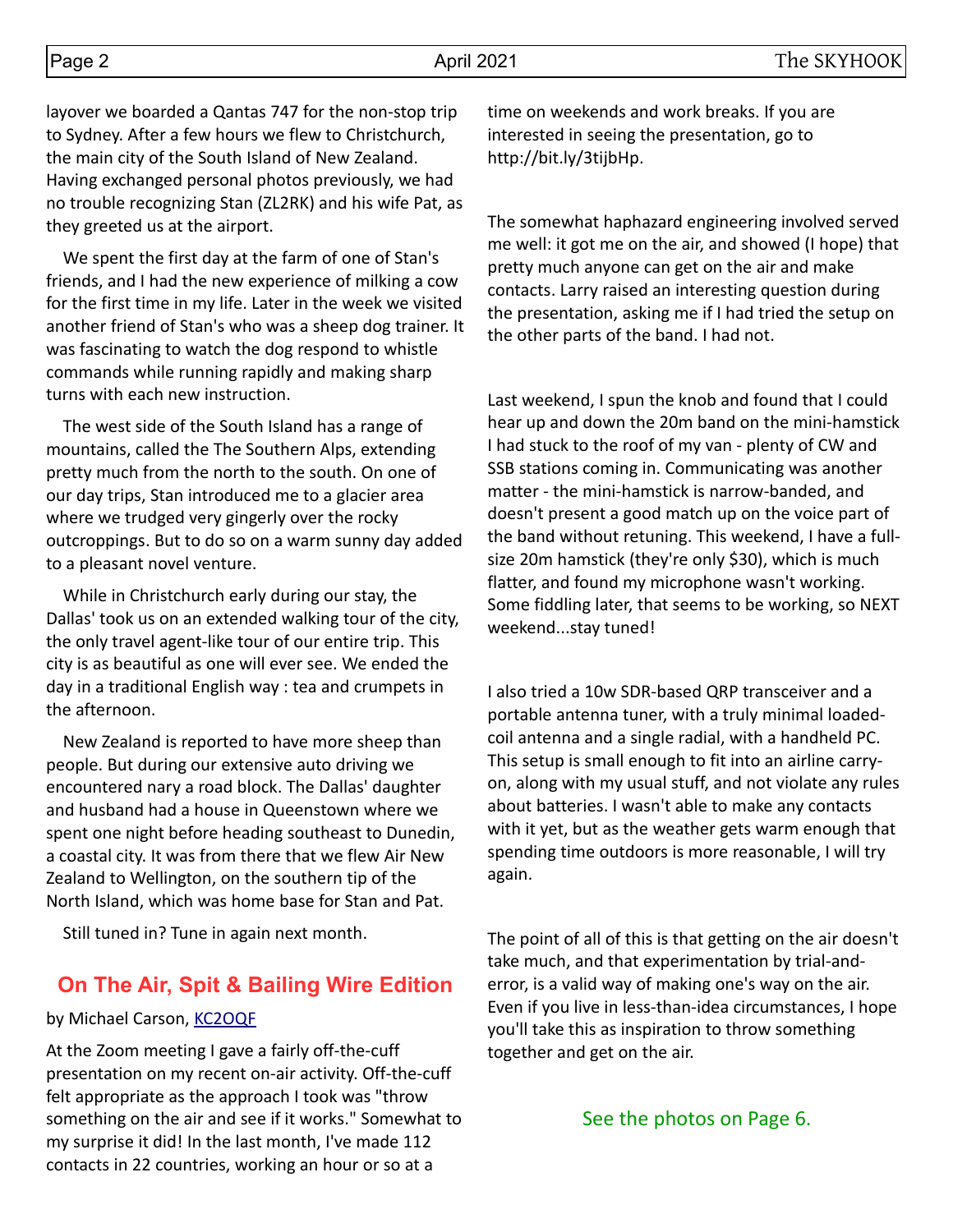# **Ocean County ARES® News**

#### by [Bob Murdock, WX2NJ](mailto:wx2nj@comcast.net)

### April 2021

On March 16<sup>th</sup> Ocean County ARES had another successful VE session at the Ocean County EOC under the direction of Lead VE, N2LD. We had 11 people at the test session with 10 passing exams. Thanks to VE examiners NJ2N, N2XW and WX2NJ. The next session is May 18<sup>th</sup>, 2021 by appointment only.

The ARRL is going to abandon the ARES Connect system as of June 2021. Ocean County ARES is no longer loading events into ARES Connect after March 2021 and has shifted member management to a local database controlled by the EC. If you know an operator who wants to join Ocean County ARES, there is an application on the WA2RES.COM website. The link is: <http://www.wa2res.com/ARES%20Registration.pdf> Just complete the application and return to the Ocean County EC. Do NOT apply via ARES Connect.

The next meeting of Ocean County ARES will be April  $21<sup>st</sup>$  at 7:00 PM and it will be a virtual Zoom meeting. All are invited. Zoom instructions will be sent out via groups.io a day or two before the meeting. There will be no training nets the evening of the meeting, as usual.

NJ2N is back holding digital training nets at 7:30 PM just before the ARES Voice training Nets at 8:30 PM. If the digital training net is on UHF, the regular voice net will be on VHF and if digital is on VHF, the regular voice will be on UHF. When we say digital we mean NBEMS or Narrow Band Emergency Messaging System using FLDIGI and FLMSG and the MT63-2000L mode of transfer using FM. There is a lot of info on the web regarding this mode and a Google search will bring up tons of reading material.

Winlink Wednesday is also still active and NJ2N will distribute instructions a day or two before on what the exercise is to be. You have the option to use Telnet Winlink, which is Internet connected, just to practice

with Winlink. The Red Cross also has a monthly Winlink exercise held on the second Thursday of each month and once again, Telnet Winlink is acceptable.



I recently learned of a new electrical product for splicing wiring. It is called Wago 222 Series Lever-Nuts. They are rated for at least 20 amps and accept wire sizes of AWG 28 to AWG 12. I use them for joining

#### **CLUB COMMITTEES**

| Refreshments:       |                    | Marge KD2LNT pearl1122@comcast.net |
|---------------------|--------------------|------------------------------------|
| Webmaster:          |                    | Steve N2WLH N2WLH@yahoo.com        |
| Programs:           | (open)             |                                    |
| Sunshine:           | (open)             |                                    |
| Field Day:          | Larry <b>K2QDY</b> | 732-349-2950                       |
| <b>VE Sessions:</b> | Larry <b>K2ODY</b> | 732-349-2950                       |
| Membership:         | Doug <b>KC2TZC</b> | 732-928-2316                       |

#### **Holiday City Amateur Radio Club Toms River, New Jersey Web Site** [www.hcarc.us](http://www.hcarc.us/)

| President                           | <b>Mike Carson</b>  | KC <sub>2</sub> OQF | 917-830-4225 |
|-------------------------------------|---------------------|---------------------|--------------|
| <b>Vice President</b>               | Carl Lee            | W2PTZ               | 732-575-7558 |
| <b>Secretary</b>                    | <b>John Perry</b>   | <b>KD2NDY</b>       | 732-349-2705 |
| <b>Treasurer</b>                    | <b>Larry Puccio</b> | <b>K2QDY</b>        | 732-349-2950 |
| <b>Executive Board Doug Poray</b>   |                     | <b>KC2TZC</b>       | 732-928-2316 |
| <b>Executive Board John Roberts</b> |                     | KQ4WR               | 732-350-1162 |
| <b>W2HC Trustee</b>                 | <b>Larry Puccio</b> | K <sub>2</sub> ODY  | 732-349-2950 |

Membership is open to all interested persons. Ham license is not required. Dues are \$25.00 per year, payable Jan  $1<sup>st</sup>$ . Members joining during the year will have the dues prorated. Family membership \$30.00 per family.

----------------------------------------------------------

Meetings are normally held on the first Thursday of every month, at 7:00 pm, except in December.

Location: Meeting Room #1 in Holiday City South Clubhouse A. Directions: From either Route 37 W or Davenport Road, take Mule Road to Santiago Drive. Turn into the parking lot from Santiago Drive and park near the pool. Enter the building nearest the street corner..

The SKYHOOK is published monthly as the HCARC's official newsletter. Editor and Publisher:

John Roberts [KQ4WR](mailto:kq4wr@arrl.net) 7 Lincoln Ct. Whiting, NJ 08759-1505 e-mail [KQ4WR@arrl.net](mailto:KQ4WR@arrl.net) 732 350-1162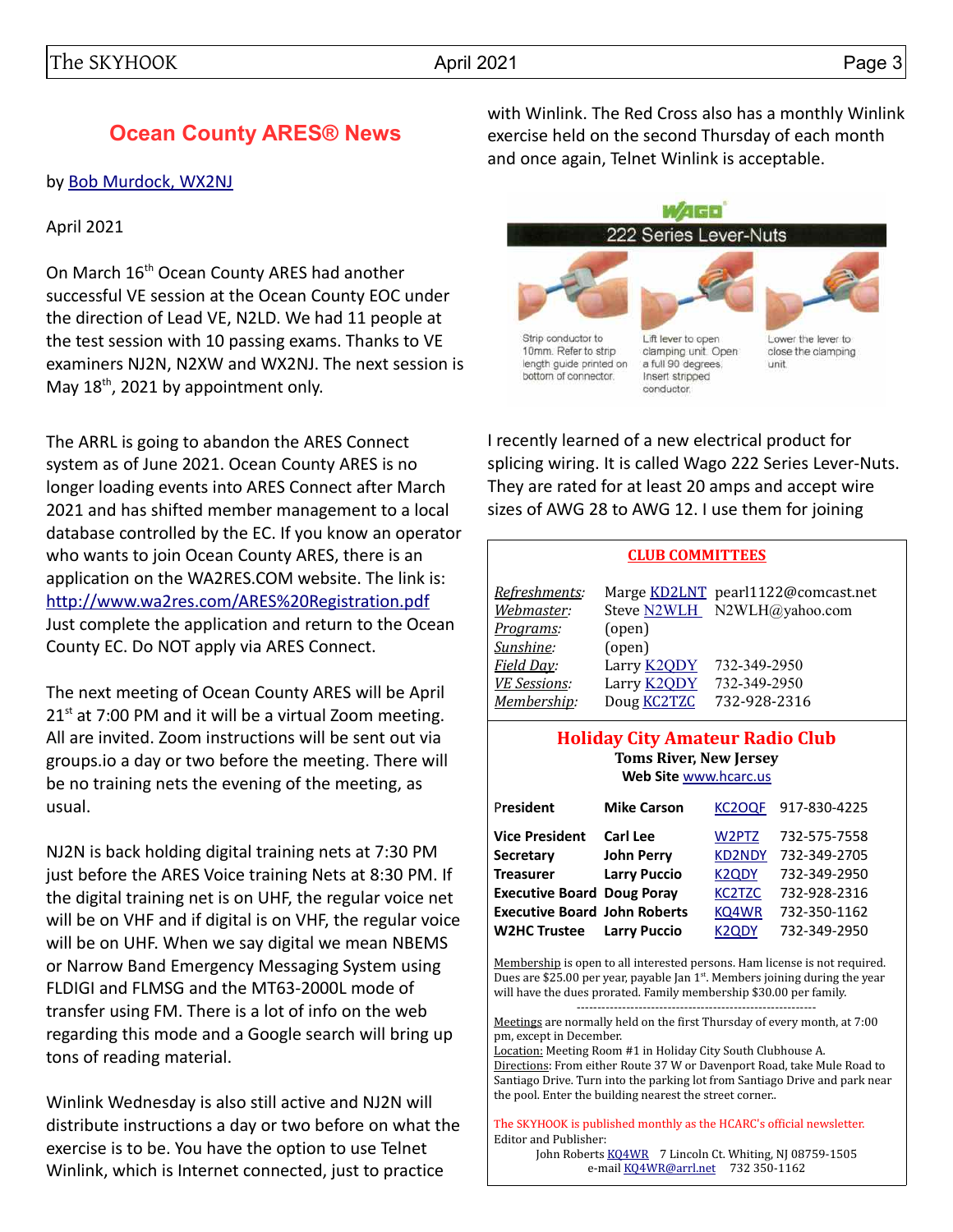power leads with PowerPoles instead of having to use bulky heat shrink over butt splices. The good part is they come apart by flipping a lever and can be easily used in the field for emergency work. Thanks to K2MDW for the tip.

73 de WX2NJ Bob Murdock Ocean County Amateur Radio Emergency Service® EC

## **Contesting**

### by [Larry Puccio, K2QDY](mailto:lpuccio071@gmail.com)

Every week on Amateur radio you will be able to find a number of various contests. There are the state QSO parties in which one, two, or three states are active in the States On The Air contest, and the object is to try to work as many of these states that you can. The ARRL provides an award called Worked All States (WAS), and during this weekend event someone can add to the states they have already worked towards this award. Also during this event hams who are looking to work all counties of a particular state can add to their list of counties for that state's Worked All Counties award.

Another contest type that is very interesting is the DX contests. The United States has the North American QSO party where the object is to work people all over North America. This includes foreign countries contacting North American stations. Also there is the American Radio Relay League DX contest. This is a CW, SSB or RTTY contest. Again hams all over the world try to contact other DX stations maybe for the ARRL Worked ALL Continents award (WAC) or the coveted Worked 100 Countries, (DXCC). In addition to DXCC, awards are issued to hams that have worked upwards of 300 countries and are trying to get on the DX Honor Roll.

This past month there were many contests. For example: the Czechoslovakia Memorial Contest, the Radio Society of Great Britain 80 Meter Digital, SSB and CW Club Contests, Worldwide Sideband Contest, ARRL International DX Contest SSB, and the CQ World Wide SSB Contest. These are but a few of the contests held in March. The ARRL publishes all the contests for that month in the monthly QST magazine.

As you might notice in my DX listings for March  $6<sup>th</sup>$ , I participated in the ARRL DX SSB contest and although I only publish approximately 30 contacts for the month, I had made 165 DX SSB contacts that weekend. You might want to look into the contest calendar in each month's QST magazine to bring your contact list up.

### **April QSO Parties**

For details, click the plus signs at: <https://www.contestcalendar.com/stateparties.html>

+ SARL 80m QSO Party 1700Z-2000Z, Apr 1

+ Mississippi QSO Party 1400Z, Apr 3 to 0200Z, Apr 4

+ Louisiana QSO Party 1400Z, Apr 3 to 0200Z, Apr 4

+ QRP ARCI Spring QSO Party 0000Z-0600Z, Apr 10

+ Nebraska QSO Party 1300Z, Apr 10 to 0100Z, Apr 11 and 1300Z-2200Z, Apr 11

+ New Mexico QSO Party 1400Z, Apr 10 to 0200Z, Apr 11

+ Georgia QSO Party 1600Z, Apr 10 to 0400Z, Apr 11

+ North Dakota QSO Party 1800Z, Apr 10 to 1800Z, Apr 11

+ DIG QSO Party, CW 1200Z-1700Z, Apr 11 (20m-10m) and 0700Z-0900Z, Apr 12 (80m) and 0900Z-1100Z, Apr 12 (40m)

+ Michigan QSO Party 1600Z, Apr 17 to 0400Z, Apr 18

+ Ontario QSO Party 1800Z, Apr 17 to 0500Z, Apr 18 and 1200Z-1800Z, Apr 18

+ Florida QSO Party 1600Z, Apr 24 to 0159Z, Apr 25 and 1200Z-2159Z, Apr 25

Larry Puccio

K2QDY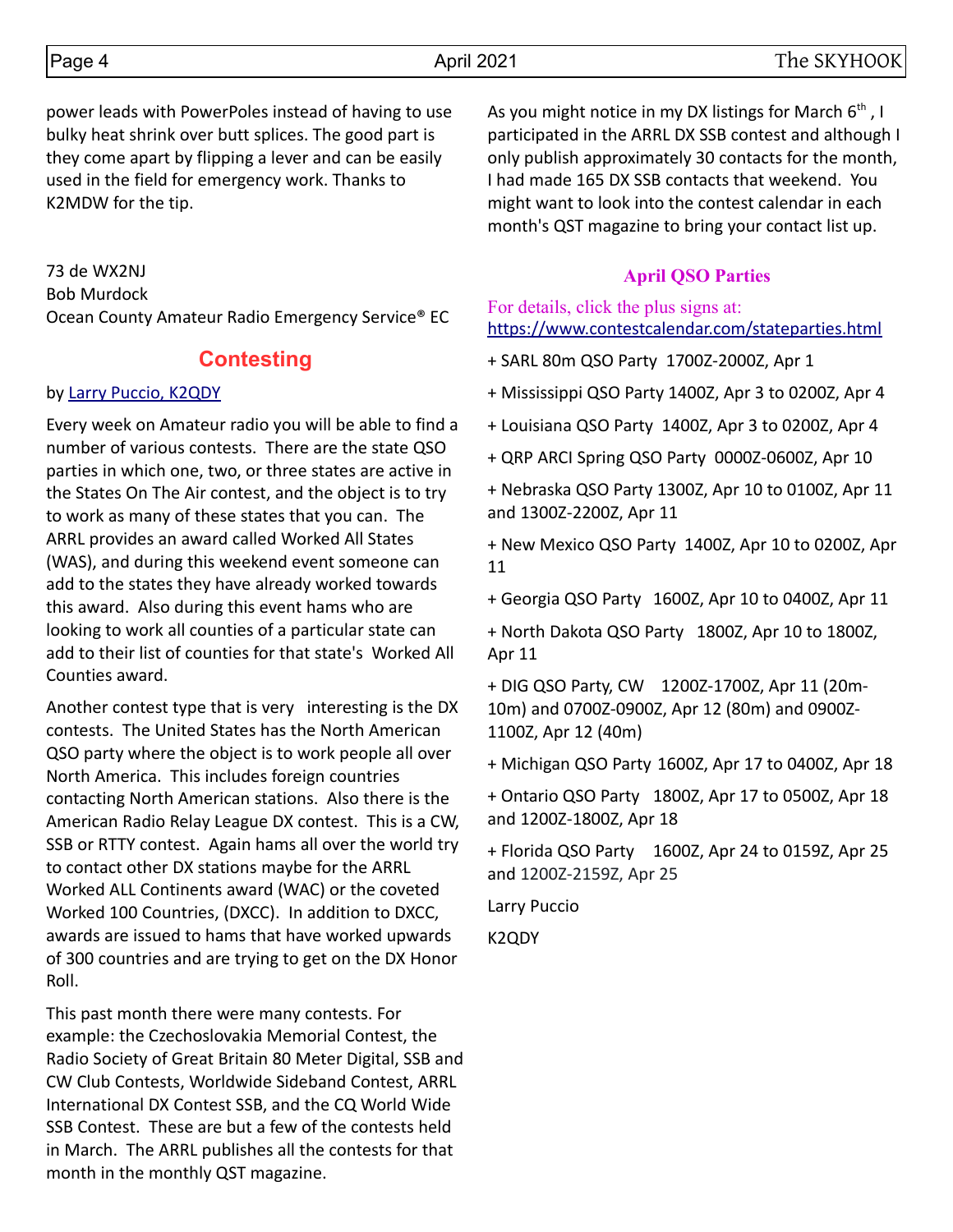### Mike Carson KC2OQF worked:

| Date     | Time (UTC) | Frequency |     | Mode Call          | Country            | Grid        |
|----------|------------|-----------|-----|--------------------|--------------------|-------------|
| 20210213 | 1816       | 14.0757   | FT8 | W7MY               | United States      | <b>DN06</b> |
| 20210214 | 2131       | 14.0757   | FT8 | W7BYU              | United States      | <b>DN50</b> |
| 20210214 | 2140       | 14.0757   | FT8 | <b>VE4ACE</b>      | Canada             | <b>EN19</b> |
| 20210217 | 1714       | 7.0756    | FT8 | VA3MJR             | Canada             | <b>FN03</b> |
| 20210217 | 1740       | 7.0756    | FT8 | VE2DA              | Canada             | <b>FN35</b> |
| 20210218 | 0705       | 7.0756    | FT8 | IZ7DMT             | Italy              | JN80mw      |
| 20210220 | 2139       | 14.0757   | FT8 | CT3MD              | Madeira Island     | IM13        |
| 20210220 | 2155       | 14.0757   | FT8 | EA4T               | Spain              | IN70        |
| 20210220 | 2230       | 14.0757   | FT8 | <b>VE5LWF</b>      | Canada             | DO81        |
| 20210220 | 2238       | 14.0757   | FT8 | LU8EX              | Argentina          | GF05        |
| 20210221 | 1933       | 14.0757   | FT8 | VO1TAP             | Canada             | <b>GN37</b> |
| 20210224 | 1954       | 14.0752   | FT8 | M6JAY              | England            | <b>IO90</b> |
| 20210224 | 1958       | 14.0752   | FT8 | IK4LZH             | Italy              | <b>JN54</b> |
| 20210226 | 2141       | 14.0763   | FT8 | HI3AA              | Dominican Republic | <b>FK49</b> |
| 20210226 | 2150       | 14.0763   | FT8 | CO <sub>2</sub> VE | Cuba               | EL83        |
| 20210227 | 2042       | 14.0763   | FT8 | <b>8P60A</b>       | <b>Barbados</b>    | GK03        |
| 20210227 | 2108       | 14.0763   | FT8 | EA8JK              | Canary Islands     | <b>IL18</b> |
| 20210303 | 2014       | 14.0763   | FT8 | CO8LY              | Cuba               | <b>FL20</b> |
| 20210303 | 2049       | 14.0756   | FT8 | CO6XDX             | Cuba               | <b>FL02</b> |
| 20210303 | 2108       | 14.0756   | FT8 | W6DPM              | United States      | DM04        |
| 20210306 | 2011       | 14.0756   | FT8 | KP2B               | US Virgin Islands  | FK77        |
| 20210306 | 2030       | 14.0754   | FT8 | <b>K7ER</b>        | United States      | DM09        |
| 20210306 | 2036       | 14.0754   | FT8 | <b>YV5DRN</b>      | Venezuela          | FK60        |
| 20210306 | 2046       | 14.0756   | FT8 | PJ4NX              | Bonaire            | FK52        |
| 20210306 | 2057       | 14.0756   | FT8 | HI8DGS             | Dominican Republic | <b>FK58</b> |
| 20210306 | 2059       | 14.0756   | FT8 | PT7DX              | Brazil             | HI06        |
| 20210306 | 2108       | 14.0756   | FT8 | KP4YC              | Puerto Rico        | <b>FK68</b> |
| 20210307 | 2112       | 14.0756   | FT8 | KP4YC              | Puerto Rico        | <b>FK68</b> |
| 20210307 | 2128       | 14.0756   | FT8 | <b>F5NBQ</b>       | France             | JN05        |
| 20210307 | 2135       | 14.0756   | FT8 | KI7IPX             | United States      | DM08        |
| 20210311 | 2346       | 14.0756   | FT8 | KP3H               | Puerto Rico        | FK78        |
| 20210312 | 0025       | 14.0756   | FT8 | <b>CO7HNS</b>      | Cuba               | FL11        |
| 20210312 | 0027       | 14.0756   | FT8 | <b>J68HZ</b>       | St Lucia           | FK93        |
| 20210312 | 0050       | 14.0756   | FT8 | HI3CMM             | Dominican Republic | <b>FK49</b> |
| 20210313 | 2202       | 14.0756   | FT8 | W7OK               | United States      | <b>CN86</b> |
| 20210313 | 2204       | 14.0756   | FT8 | <b>CU3AT</b>       | Azores             | <b>HM68</b> |
| 20210313 | 2225       | 14.0756   | FT8 | KP2B               | US Virgin Islands  | FK77        |
| 20210313 | 2237       | 14.0756   | FT8 | EA3HMM             | Spain              | <b>JN00</b> |
| 20210313 | 2251       | 14.0756   | FT8 | EA1IVQ             | Spain              | IN52        |
| 20210313 | 2253       | 14.0756   | FT8 | CT2GZE             | Portugal           | <b>IM59</b> |
| 20210313 | 2258       | 14.0756   | FT8 | <b>EA1ANB</b>      | Spain              | <b>IN52</b> |
| 20210313 | 2304       | 14.0756   | FT8 | HK3P               | Colombia           | <b>FJ24</b> |
| 20210313 | 2307       | 14.0756   | FT8 | II0IDP             | Italy              | JM49        |
| 20210314 | 1850       | 14.0756   | FT8 | HP8DPD             | Panama             | EJ98        |
| 20210314 | 1920       | 14.0756   | FT8 | W7MY               | United States      | <b>DN06</b> |
|          |            |           |     |                    |                    |             |

### **Spring Cleaning**

Spring cleaning usually includes the exhaust fan filter over the kitchen range, and changing your air conditioner filters, and maybe your car's engine air filter, and even the one your car's air conditioner may have.

But it's also important to blow or brush-off the blanket of dust from your refrigerator's coils and your computer's mother board.

### **Ham License Fee**

The latest news about the proposed \$35 license fee is that the rumor that it will go into effect in April is not true. The fee will have to be announced with enough notice, which has not yet happened. So it will be more into the summer. Anyway, existing licensees will not be affected except when it's time for renewal. A fee will also be charged for requests for a vanity callsign, upgrades, rule waivers and some other special cases. There will be no charge for address change. See the ARRL web site www.arrl.org for details.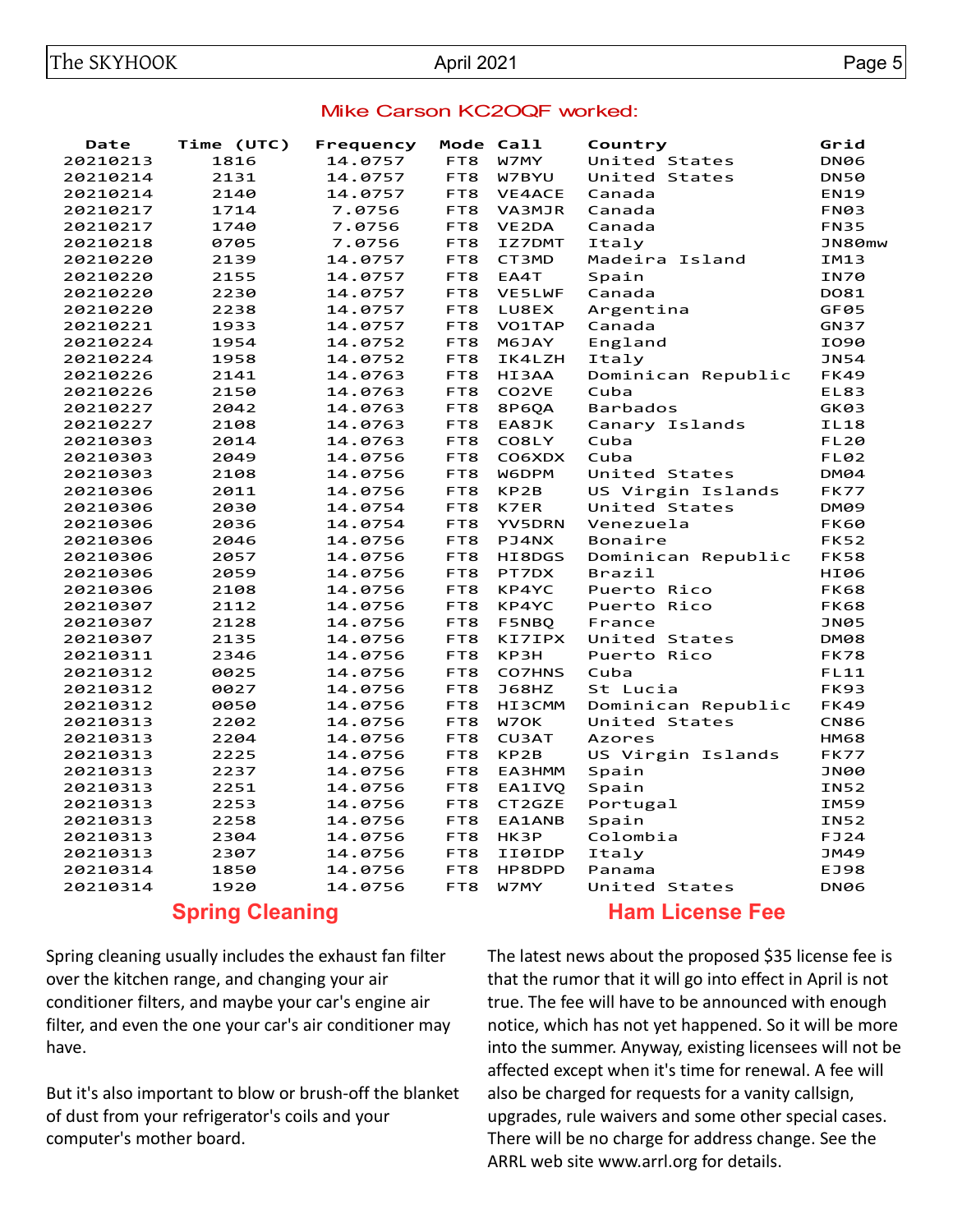# **Working DX From A Portable Or Mobile**



No antenna allowed on your real estate? Then go mobile or portable. Mike Carson, KC2OQF shows how to work DX from an automobile or even a park bench, if you're willing to try JT8 mode. See story on page 2.

# **Jean Shepherd K2ORS**

 Most people who have enjoyed the movie,"A Christmas Story" don't know that the author was a very active radio amateur who had already become fairly known for his late-night humorous monologue program on WOR (AM 710kHz) from 1955 to 1977.

 Born in 1921, he was working 40m CW as W9QWN in Hammond, IN at least as early as 1938. His outstanding proficiency in International Morse Code was a great asset in his military service.

 Honorably discharged in 1945, he tried working as a disk jockey at several radio stations, but kept getting fired for talking too much. Finally, somebody realized that his talking was really valuable.

Here in New Jersey, his callsign was K2ORS.

 His first name, "Jean", French for "John" and properly pronounced more like "John" than "Gene", was his dad's first name, and locally pronounced like "Gene".

 There are recordings of several of his radio programs on Shep-A-Day Fatheads podcast, YouTube, and tape cassettes. A few are about ham radio.

 He died in 1999, having been a guest speaker at several hamfests. Check out his biography on the Internet.

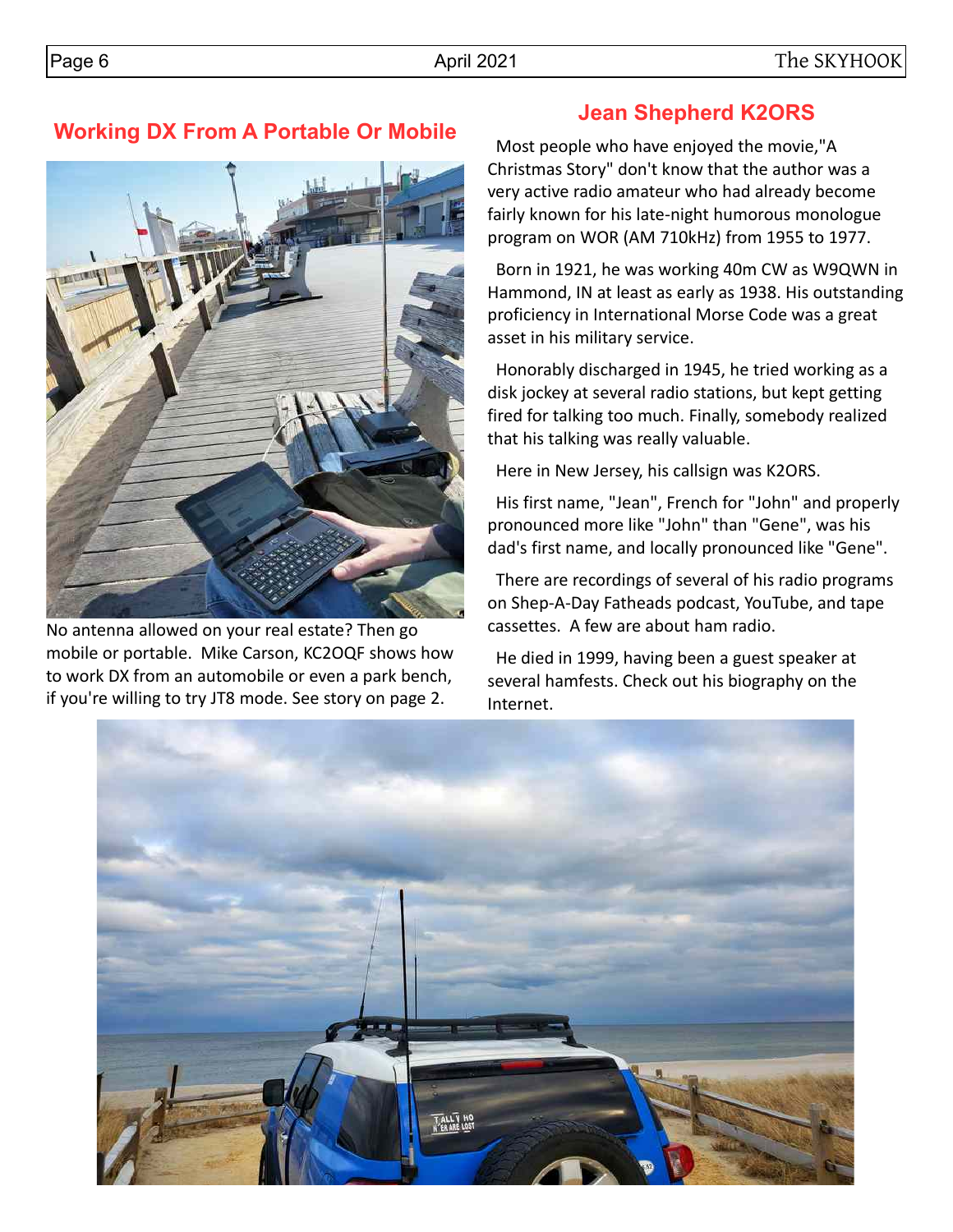| <b>DATE &amp; TIME</b> |                         |                |                                                                                         | <b>ENTITY</b>                                                    | <b>LOC</b> | <b>MILES</b>                                                                           | <b>DIR</b>                                           |
|------------------------|-------------------------|----------------|-----------------------------------------------------------------------------------------|------------------------------------------------------------------|------------|----------------------------------------------------------------------------------------|------------------------------------------------------|
| 22:05                  | 7.003                   | <b>CW</b>      | YU1XA                                                                                   | Serbia                                                           | KN04gv     | 4557                                                                                   | <b>NE</b>                                            |
|                        |                         |                |                                                                                         | <b>Czech Republic</b>                                            |            |                                                                                        | <b>NE</b>                                            |
|                        |                         |                | R4ACY                                                                                   | European Russia                                                  |            |                                                                                        | <b>NE</b>                                            |
| 22:40                  | 7.010                   |                | CT1BQH                                                                                  | Portugal                                                         |            |                                                                                        | <b>ENE</b>                                           |
| 16:05                  | 14.023                  |                | YT <sub>5</sub> M                                                                       | Serbia                                                           | KN04gv     | 4557                                                                                   | <b>NE</b>                                            |
|                        | 14.021                  |                |                                                                                         | Italy                                                            |            |                                                                                        | <b>ENE</b>                                           |
| 16:32                  | 14.015                  |                | 5B4AMM                                                                                  | Cyprus                                                           |            |                                                                                        | <b>NE</b>                                            |
| 22:25                  | 0.013                   |                |                                                                                         | Italy                                                            |            |                                                                                        | <b>ENE</b>                                           |
| 22:36                  | 0.013                   | <b>CW</b>      | <b>S57V</b>                                                                             | Slovenia                                                         | JN76hc     | 4269                                                                                   | <b>NE</b>                                            |
| 00:00                  | 7.005                   | <b>CW</b>      | <b>S57V</b>                                                                             | Slovenia                                                         | JN76hc     | 4269                                                                                   | <b>NE</b>                                            |
| 00:05                  | 7.010                   | <b>CW</b>      | <b>E77A</b>                                                                             | Bosnia-Herzegovina                                               | JN94aa     |                                                                                        | <b>NE</b>                                            |
| 22:56                  | 7.006                   | <b>CW</b>      | YU1XA                                                                                   | Serbia                                                           |            | 4557                                                                                   | <b>NE</b>                                            |
| 23:30                  | 7.005                   | <b>CW</b>      | HB9CVQ                                                                                  | Switzerland                                                      | JN37ma     | 3920                                                                                   | <b>NE</b>                                            |
| 23:42                  | 7.010                   | <b>CW</b>      | CT1ZQ                                                                                   | Portugal                                                         |            | 3400                                                                                   | <b>ENE</b>                                           |
| 00:46                  | 7.002                   | <b>CW</b>      | <b>TG9ADM</b>                                                                           | Guatemala                                                        |            | 2008                                                                                   | <b>SW</b>                                            |
| 17:01                  | 14.003                  | <b>CW</b>      | <b>IK4ALM</b>                                                                           | Italy                                                            | JNG2ma     | 4343                                                                                   | <b>ENE</b>                                           |
| 21:09                  | 14.020                  | <b>CW</b>      | <b>XE1CCB</b>                                                                           | Mexico                                                           | EL14aa     | 1764                                                                                   | <b>WSW</b>                                           |
| 21:33                  | 14.017                  | <b>CW</b>      | JH1HTD                                                                                  | Japan                                                            | PM95vq     | 6783                                                                                   | <b>NNW</b>                                           |
| 18:05                  | 14.305                  | <b>SSB</b>     | <b>IB9A</b>                                                                             | Italy                                                            | JNG2ma     | 4343                                                                                   | <b>ENE</b>                                           |
| 18:07                  | 14.309                  | <b>SSB</b>     | MD <sub>2</sub> C                                                                       | Isle of Man                                                      | IO74sa     | 3285                                                                                   | <b>NE</b>                                            |
| 18:11                  | 14.322                  | <b>SSB</b>     | EE7P                                                                                    | Spain                                                            | IN80dj     | 3620                                                                                   | <b>ENE</b>                                           |
| 18:12                  | 14.331                  | <b>SSB</b>     | ED7R                                                                                    | Spain                                                            | IN80dj     | 3620                                                                                   | <b>ENE</b>                                           |
| 18:14                  | 14.333                  | <b>SSB</b>     | EA5RM                                                                                   | Spain                                                            | IN80dj     | 3620                                                                                   | <b>ENE</b>                                           |
| 18:16                  | 14.287                  | <b>SSB</b>     | M <sub>1</sub> C                                                                        | England                                                          | I091wm     | 3506                                                                                   | <b>NE</b>                                            |
| 18:19                  | 14.280                  | <b>SSB</b>     | CQ8M                                                                                    | <b>Azores</b>                                                    | IM58jp     | 3400                                                                                   | <b>ENE</b>                                           |
| 18:20                  | 14.261                  | <b>SSB</b>     | EI6JK                                                                                   | Ireland                                                          | I063uh     | 3223                                                                                   | <b>NE</b>                                            |
| 18:23                  | 14.257                  | <b>SSB</b>     | GM8OFQ                                                                                  | Scotland                                                         | I075ut     | 3266                                                                                   | <b>NE</b>                                            |
| 18:27                  | 14.238                  | <b>SSB</b>     | EC7R                                                                                    | Spain                                                            | IN80dj     | 3620                                                                                   | <b>ENE</b>                                           |
| 22:11                  | 14.233                  | <b>SSB</b>     | PY4JY                                                                                   | <b>Brazil</b>                                                    | GG87ja     | 4789                                                                                   | <b>SSE</b>                                           |
| 22:21                  | 14.242                  | <b>SSB</b>     | ZW2W                                                                                    | <b>Brazil</b>                                                    | GG87ja     | 4789                                                                                   | <b>SSE</b>                                           |
| 22:23                  | 14.238                  | <b>SSB</b>     | PY2NY                                                                                   | <b>Brazil</b>                                                    | GG87ja     | 4789                                                                                   | <b>SSE</b>                                           |
| 22:39                  | 14.182                  | <b>SSB</b>     | <b>HI3LT</b>                                                                            | Dominican Republic                                               | FK58am     | 1504                                                                                   | $\mathsf S$                                          |
|                        | 22:30<br>22:36<br>16:10 | 7.003<br>7.010 | <b>CW</b><br><b>CW</b><br><b>CW</b><br><b>CW</b><br><b>CW</b><br><b>CW</b><br><b>CW</b> | <b>FREQ MODE CALL</b><br>OK1DT<br><b>IK3VUT</b><br><b>IB2ANT</b> |            | J070ec<br>LN28gr<br>IM58jp<br>JN62ma<br>KM65ma<br>JNG2ma<br>KN04gv<br>IM58jp<br>EK44so | 4127<br>5266<br>3400<br>4343<br>5497<br>4343<br>4485 |

### Larry Puccio K2QDY Worked: